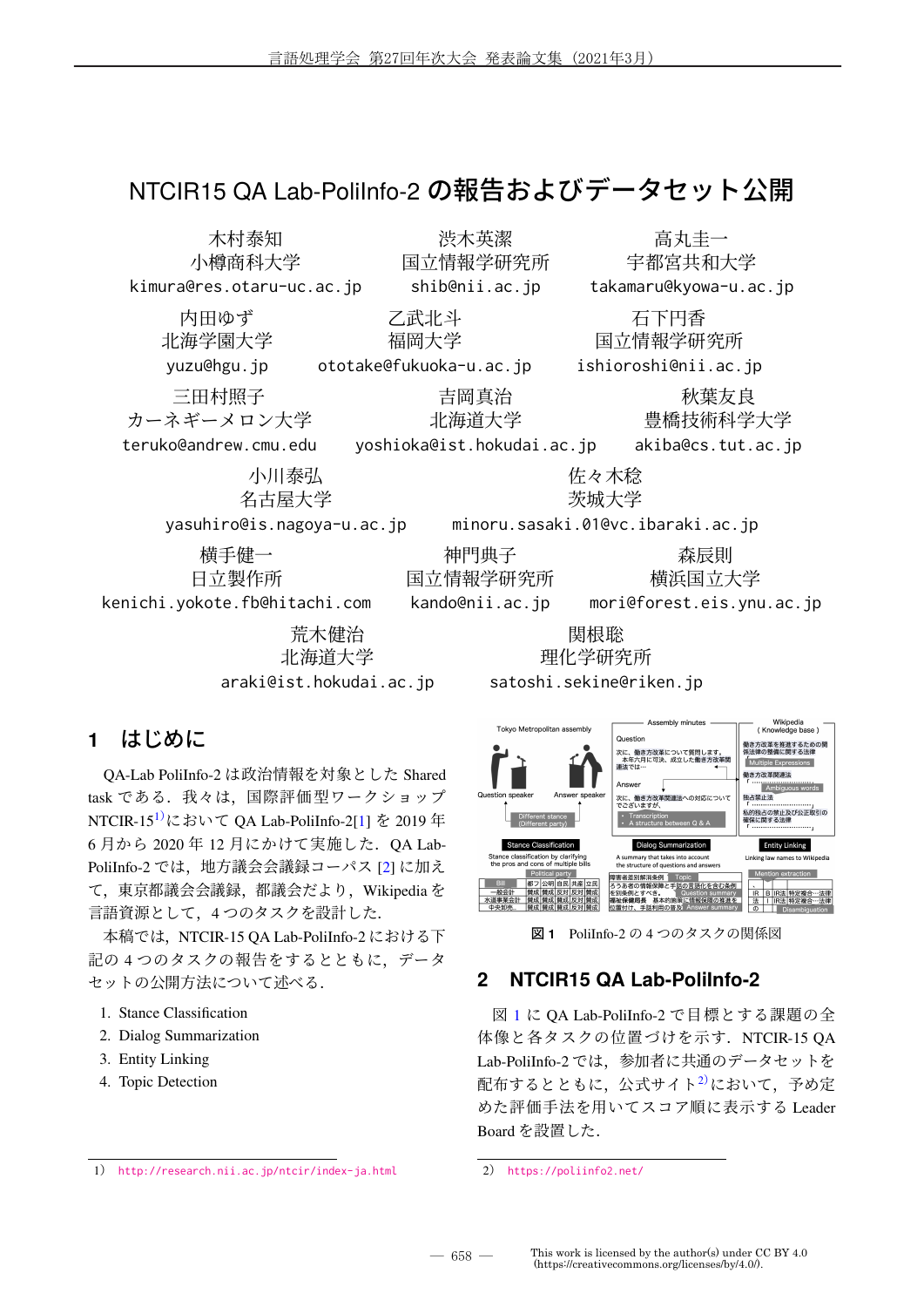#### **2.1** 参加チーム

NTCIR-15 QA Lab-PoliInfo-2 の Formarl run (本テス ト) に参加した 14 チームを下記に示す.

- 1. akbl∗ (Toyohashi University of Technology)
- 2. Forst∗ (Yokohama National University)
- 3. HUHKA∗ (Hokkaido University)
- 4. Ibrk∗ (Ibaraki University)
- 5. JRIRD (The Japan Research Institute, Limited)
- 6. knlab (Shizuoka University)
- 7. LIAT∗ (RIKEN AIP)
- 8. nukl∗ (Nagoya University)
- 9. selt (Waseda University)
- 10. SKRA (Hokkaido University)
- 11. TKLB (Osaka Electric-Communication University)
- 12. wer99 (Tokyo Institute of technology)
- 13. wfrnt∗ (HITACHI)
- 14. TO<sup>\*</sup> (Task Organizers)

表 1 に Formal run の期間(2020 年 7 月 12 日から 2020 年 7 月 31 日まで)の投稿数を示す.

表 **1** QA Lab-PoliInfo-2 の Formal run における投稿数

|              | <b>Stance</b>  | Dialog        | Entity  | Topic     |
|--------------|----------------|---------------|---------|-----------|
| チーム          | classification | summarization | linking | detection |
| akbl         | 5              |               |         | 2         |
| knlab        | 6              |               |         |           |
| wer99        | 9              |               |         |           |
| <b>Ibrk</b>  | $\overline{4}$ |               |         | 1         |
| <b>LIAT</b>  |                | 1             |         |           |
| <b>HUHKA</b> |                |               | 8       |           |
| <b>JRIRD</b> |                | 3             |         |           |
| selt         |                |               | 4       |           |
| nukl         |                | 4             | 1       | 1         |
| Forst        | $\overline{2}$ | 5             | 4       |           |
| <b>SKRA</b>  |                | 1             |         |           |
| <b>TKLB</b>  |                |               |         | 1         |
| wfrnt        |                | 2             |         |           |
| TO           |                | 3             |         |           |
| 合計           | 26             | 19            | 17      | 5         |

#### **2.2 PoliInfo-2** データセット

QA Lab-PoliInfo2 の Formal run で,参加者に配布し た公式データセットを下記のウェブサイトで 2021 年 3 月に公開する.

https://github.com/poliinfo2

公式データセット以外にも,参加者から,本タス クに関連のあるデータおよびプログラムが提供され た. Dialog summarization では、TO チームから発言 ごとに分割したデータと発言者の役職のデータを 公開した<sup>3)</sup>. Stance Classification では、akbl チームか ら, 議員名/所属会派辞書<sup>4)</sup> およびルールベース賛否 予測プログラム5) が提供された.

#### **3 Stance Classification task**

Stance Classification task は「会派」を用いて、政治 家の発言から、会派の立場を推定するタスクであ る.具体的には,東京都議会における議員の発言を 対象として,会派の各議案に対する賛成・反対の立 場を推定する.下記に入力,出力,評価について記 述する.

- 入力 | 東京都議会会議録(定例会, および, 委員会) 出力 各議題に対する会派の賛否 解答ファイルへ書き込む
- 評価 Accuracy

評価は、各会派の議案数ごとに、賛成・反対の立 場があることから,それらの総数を分母として, Accuracy を計算する. 都議会だより<sup>6)</sup>には、議会で 議論された議案ごの採決結果が,賛成,反対に分け て,記述されている.その都議会だよりは,議会事 務局が作成していることから,議会だよりに記述さ れている「賛成」「反対」を正解としてデータセット を構築した.東京都議会会議録のファイル数,およ び,ファイルサイズを下記に示す.

東京都議会会議録 | ファイル数 | ファイルサイズ

| 定例会および臨時会 |    | 97MR  |
|-----------|----|-------|
| 委員会       | 30 | 462MB |

また,解答ファイルに含まれる議案数およびサイ ズを下記に示す.

|             | 議案数                 | □ ファイルサイズ |
|-------------|---------------------|-----------|
|             | Training   2,622 議案 | 8.1MB     |
| <b>Test</b> | 479 議案              | 1.4MR     |

3) https://github.com/yasuhiro-ogawa/

poliinfo2-resources

- 4) https://github.com/cat415/NTCIR15-Dictionary-python-script
- 5) https://github.com/cat415/NTCIR15-rulebase-python-script

6) https://www.gikai.metro.tokyo.jp/newsletter/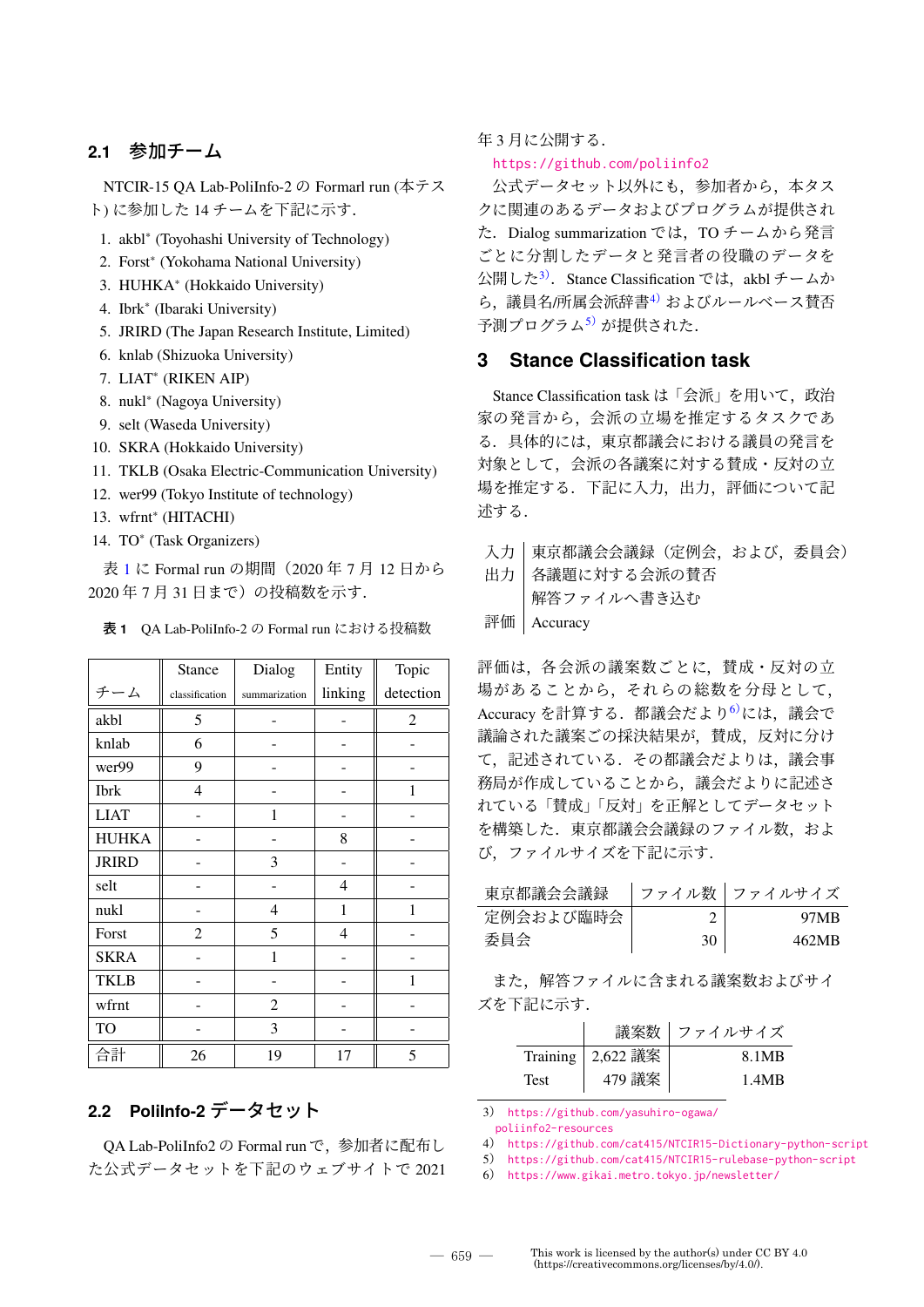Listing 1 と Listing2 は Stance Classificationn の会議 録, および, 解答の Json ファイルの例である.

**Listing 1** Stance Classification の会議録ファイル (Json)

```
{
      " Date ": "2001/8/8",<br>" Prefecture ": 東京都""
      " Prefecture ": 東京都 " " ,
      " ProceedingTitle ": 平成十三年第一回臨時会会議録"" ,<br>"URL": " https ://.../2001 – 1.html" ,<br>" Proceeding ": [<br>{
                  " Speaker ": " 議会局長 (細渕清君) ",
                  "Utterance": " 議会局長の細渕でございます。"
           }
     ]
}
```
**Listing 2** Stance Classification の解答ファイル (Json)

{

```
"ID":"PoliInfo2 - Stance ... -02543",
    "Prefecture" : 東京都"" ,
    " Meeting " : 平成31年第1回定例会、第1回臨時会 " " ,
    " Meeting Start Date " : "2019/2/20",<br>" Meeting End Date " : "2019/3/28",
    "Proponent" : 知事提出議案"" ,
    " BillClass" : 予算"" ,
    " Bill SubClass ": 3 1 年度予算 " " ,
    " Bill": 一般会計""
    "BillNumber" : 第一号議案"" ,
    "SpeakerList" :{増子ひろき
         " " : 都ファースト" " ,吉原修
         "" : 自民党"" ,
    },<br>"ProsConsPartyListBinary" :
    {都ファースト
         " " : 賛成" " ,公明党
         " " : 賛成" " ,自民党
         "" : 反対"",
    },<br>"ProsConsPartyListTernary" :
    {都ファースト
        " : null ,公明党
         "" : null ,自民党<br>"" : null ,
    }
}
```
表 2 に Stance classification の結果 (Accuracy) を示 す. ここでは、各チームの最も高い Accuracy の結果 を示している.詳細は,各チームの論文( wer99[3] Ibrk[4], knlab[5], akbl[6], Forst[7])に記載されている.

表 **2** Stance classification の結果 (Accuracy)

| ID  | チーム名        | Accuracy |
|-----|-------------|----------|
| 175 | wer99 $[3]$ | .9976    |
| 205 | Ibrk[4]     | .9650    |
| 203 | knlab[5]    | .9531    |
| 156 | akbl[6]     | .9498    |
| 171 | Forst[7]    | .9388    |

※各チームの最も高い Accuracy の結果を示す

#### **4 Dialog Summarization task**

Dialog Summarization は地方議会における「議員の 質問」と「知事側の答弁」という対話構造を考慮し ながら要約するタスクである.下記に入力,出力, 評価について記述する.

| 入力                       | 東京都議会の会議録 (定例会のみ)  |     |                           |
|--------------------------|--------------------|-----|---------------------------|
|                          | 要約に必要な情報           |     |                           |
| 出力                       | 都議会だよりの要約結果        |     |                           |
|                          | 解答ファイルへ書き込む        |     |                           |
| 評価                       | ROUGE, および、人手による評価 |     |                           |
|                          |                    |     | 会議録ファイルのデータサイズは下記に示す.     |
|                          |                    |     | 東京都会議録会議録   ファイル数   ファイル数 |
| 定例会                      |                    |     | 42MB<br>$\mathbf{1}$      |
| 解答ファイルの問題数,サイズを下記に示す.    |                    |     |                           |
| 解答ファイル                   |                    | 問題数 | ファイルサイズ                   |
| Training with segment    |                    | 438 | 414KB                     |
| Training without segment |                    | 325 | 292KB                     |
|                          |                    |     |                           |

Dialog Summarization の正解は,都議会だよりを利 用している.都議会だよりは,議会で記載された内 容が議会事務局の職員により作られていることか ら,人手により作成された「正解の要約」とみなす ことができる.

Test 254 161KB

**Listing 3** Dialog summarization の会議録の例 (Json)

```
"ID":"130001_230617_2",<br>"Line":2,
    " Prefecture ": 東京都
     "Volume ": 平成年23第2回_,<br>"Number ":1,
     , Year " : 23 "<br>, Month " : 6 "
     " Month ": 6,<br>" Day ": 17,
     " Title ": 平成年23第2回定例会 第7号 ( ),
     " Speaker ": 和田宗春,
     "Utterance": ただいまから平成二十三年第二回東京都議会定例
会を開会いたします。
```
**Listing 4** Dialog summarization の解答例 (Json)

```
{
     " AnswerEndingLine": [532],
     " AnswerLength": [ 50 ],
     "AnswerSpeaker": [知事""],<br>"AnswerStartingLine": [528],
     "AnswerSummary": [全国の先頭に立ち刻苦する被災地を支援す
るのは当然。今後も強力に後押しする。
     ""<br>],<br>"Date ": "2011-06-23",
                                     ... Training -Segmented -00001",
     "MainTopic": 東京の総合防災力を更に高めよ<br環境に配慮した
都市づくりを>,<br>"Meeting ": 平成年第回定例会232.
     " Meeting ": 平成年第回定例会232,
     "Prefecture ": 東京都,<br>"QuestionEndingLine ": 276,
     " Prerecture \ldots \pi \alpha \mu" :<br>"Question Ending Line":<br>"Question Length": 50,
     "QuestionSpeaker": 山下太郎(民主党),<br>"QuestionStartingLine": 266,
```
"QuestionSummary ": 被災地が真に必要とする支援に継続して取 り組むべき。知事の見解は。 ,

{

}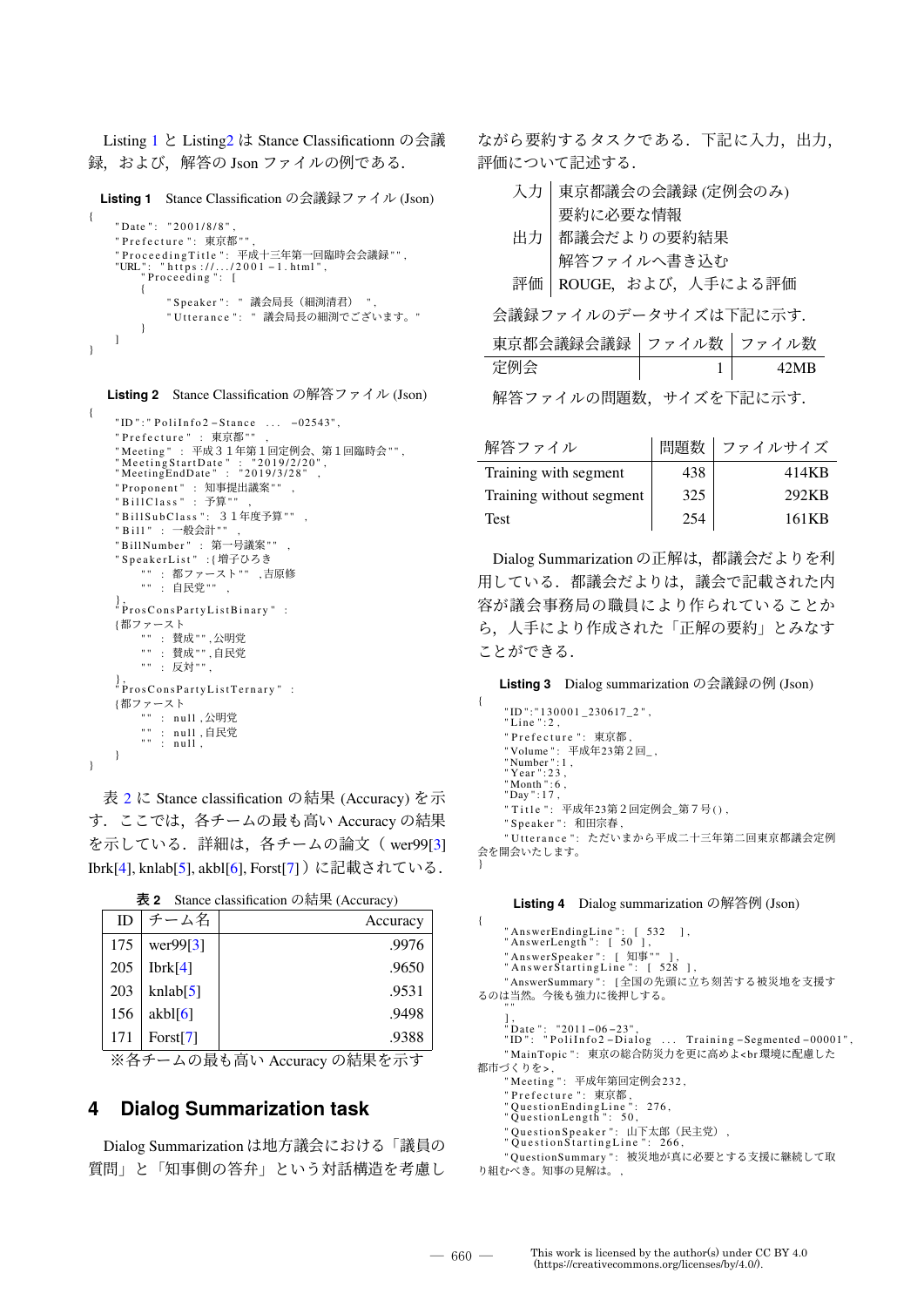" SubTopic ": 東日本大震災

}

表 3 に Dialog summarization の ROUGE-1-R scores の結果 (Formal run の一部) を示す. 詳細は, 各 チームの論文 ( JRIRD[8], nukl[9], Forst[7], wfrnt[10], SKRA[11], LIAT[12])に記載されている. また, 人 手評価の詳細については,Overview 論文に記載され ている.

表 **3** Dialog summarization の結果 (ROUGE-1-R scores)

| ID  | チーム名            | <b>ROUGE-1 Recall</b> |
|-----|-----------------|-----------------------|
| 189 | JRIRD[8]        | .3208                 |
| 216 | nuk1[9]         | .2581                 |
| 148 | TO              | .2436                 |
| 215 | Forst[7]        | .2410                 |
| 208 | wfrnt $[10]$    | .1171                 |
| 211 | <b>SKRA[11]</b> | .0696                 |
| 206 | LIAT[12]        | .0555                 |

※各チームの最も高い Rouge-1-Recall の結果を示す

#### **5 Entity Linking task**

Entity Linking では、議会会議録に含まれる政治家 の発言を対象として、表記揺れ、曖昧性、根拠の有 無を明らかにすることに焦点を絞り,発言内容の根 拠をみつけるタスクである.具体的には,会議録に 含まれる法律名を抜き出し,表記揺れや曖昧性を解 決しつつ,一次情報(異なる言語資源)と結びつけ る.下記に入力,出力,評価について述べる.

| 入力   1. 地方議会会議録, および, 国会会議録      |
|----------------------------------|
| 2. Wikipedia dump $(2019-12-01)$ |

出力 | 法律名のメンション抽出 メンションに対応する Wikipedia URL への連結 評価 | End-to-End (メンション抽出、曖昧性解消) 評価

Entity linking のファイルサイズを下記に示す.

 $\overline{a}$ 

|             |         | 形態素数   ファイルサイズ |
|-------------|---------|----------------|
| Training    | 260,366 | 2.7MB          |
| <b>Test</b> | 209,862 | 1.9MB          |

入力と出力の形式は AIDA CoNLL-YAGO Dataset format を用いる [13]. 表 4 に Entity Linking のデータ フォーマットを示す.Entity Linkig のデータフォー マットは,形態素,IOB2,メンション,正式名称, Wikipedia への URL がタブで区切られている.

表 5 に Entity Linking の結果 (Formal run の一部)

表 **4** Entity Linking のデータフォーマット

| フィールド名   | 説明            |
|----------|---------------|
| column 1 | 形熊素           |
| column 2 | B(メンションの開始)   |
|          | I(メンションの続き)   |
| column 3 | メンション         |
| column 4 | 正式名称          |
| column 5 | Wikipedia URL |

を示す.詳細は,各チームの論文(HUHKA[14], Forst[7], selt[15], nukl[9]) に記載されている.

表 **5** Entity Linking の結果 (F-measures)

| ID  | チーム名          | F-measure       |
|-----|---------------|-----------------|
| 212 | HUHKA[14]     | .6035           |
| 217 | Forst[7]      | .3910           |
| 173 | selt $[15]$   | .2980           |
| 190 | nuk1[9]       | .2375           |
|     | $\sim$ $\sim$ | $\cdots$<br>. . |

※各チームの最も高い F 値の結果を示す

#### **6 Topic Detection task**

Topic Detection では,会議録の速報版から,「適切 な議題の一覧」を議員ごとにまとめて提示するタス クである.下記に入力,出力を示す.

入力 東京都議会の令和 2 年第 1-2 回定例会 (速報版) 出力 | 議員ごとにまとめられた議題の一覧

評価については参加チームで「適切な議題とは 何か」に関して議論した.詳細は,各チームの論 文 (TKLB[16], Ibrk[4], akbl[6], nukl[9])に記載され ている.

### **7** おわりに

本稿では,NTCIR-15 QA Lab-PoliInfo-2 における 4 つのタスク (Stance Classification, Dialog Summarization, Entity Linking, Topic Detection) の報告をすると ともに,データセットの公開方法について述べた.

今後は,QA Lab-PoliInfo-2 のタスクを発展させ, Question Answering, QA Alignment, Fact Verification, Budget Argument Mining のタスクを検討している.

#### 謝辞

本研究は JSPS 科研費 18K00632, 20K00576, 20H00059, 20K01736 およびセコム科学技術振興 財団の助成を受けたものである.